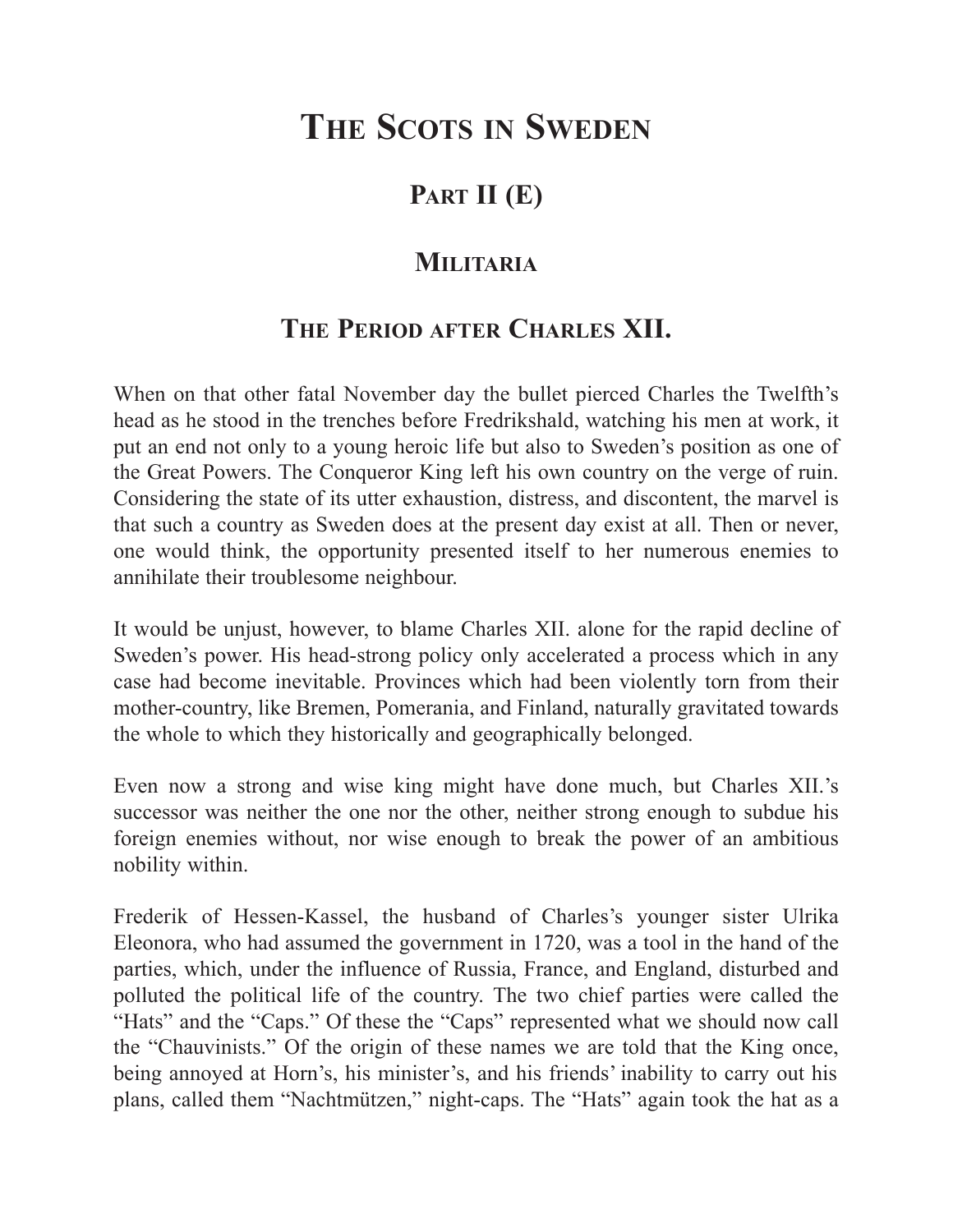symbol of freedom from France; they favoured a bold attitude towards Russia. The wish to win back the provinces ceded to the latter country by the Peace of Nystad in 1721 was largely occupying the minds of the people; it was especially powerful in the Secret Committee of the Riks-dag, in the hands of which the foreign policy of Sweden then lay. The old idea of Charles XII. of an alliance with Turkey against Russia and Austria was eagerly taken up, and day after day the public temper grew more excited. It only needed a spark to bring about the explosion. This spark was the cruel murder of a Scotsman who by his death gave the signal to an unprecedented popular out-burst, hastening thereby an unwise and inglorious war.

Malkolm (or Malcom) Sinclair, one of the many Sinclairs who had held military commands in the Swedish army from the time of Gustavus the Great, was a Major in the so-called Uplands Regiment, and a son of Major-General Wilhelm Sinclair, the Governor of Malmö. Born in 1691, he first served as an Ensign in the Royal Bodyguard (Lifgardet). Having been made a prisoner as Poltawa, he was sent to Kasan in Siberia, whence he returned in 1722. In 1738 he was sent by the Secret Committee to Turkey, ostensibly in order to redeem Charles XII.'s obligatory bills, but in reality to bring about an alliance with that country against Russia.

After he had successfully accomplished his errand, Sinclair left Constantinople on the 15th of April 1739, in company with a French merchant named Couturier. On the 12th of May the obligatory bills were put into his hands at Adrianople, and he continued his journey. This time he was accompanied by a Tartar, two Pashas, and a German servant, Johann Ernst Büneck, who by trade was a wheelwright in Breslau. By way of Tassi, which was reached in May, they arrived at Chozin after a journey of three days. Here the Pasha showed the Major a letter written in Polish, and promising a rich reward to any one that would arrest him. According to other information, a Greek at Lemberg was lying in wait for Sinclair, eager to earn the hundred Ducats promised for any news concerning him. Acting upon this news, Sinclair took another way through Poland. Furnished with the Pasha's recommendation, they reached Stanislas, the residence of a certain General or Grand-General Potocki, where an officer led them to a small inn kept by a Jew. The house next to it was occupied by a Russian Colonel of the name of Darewski. Not long after their arrival the servant of the latter appeared and tried to discover any news he could concerning the travellers under pretence of buying brandy. An Adjutant also sent for them to ask for their passports and inquire into their business.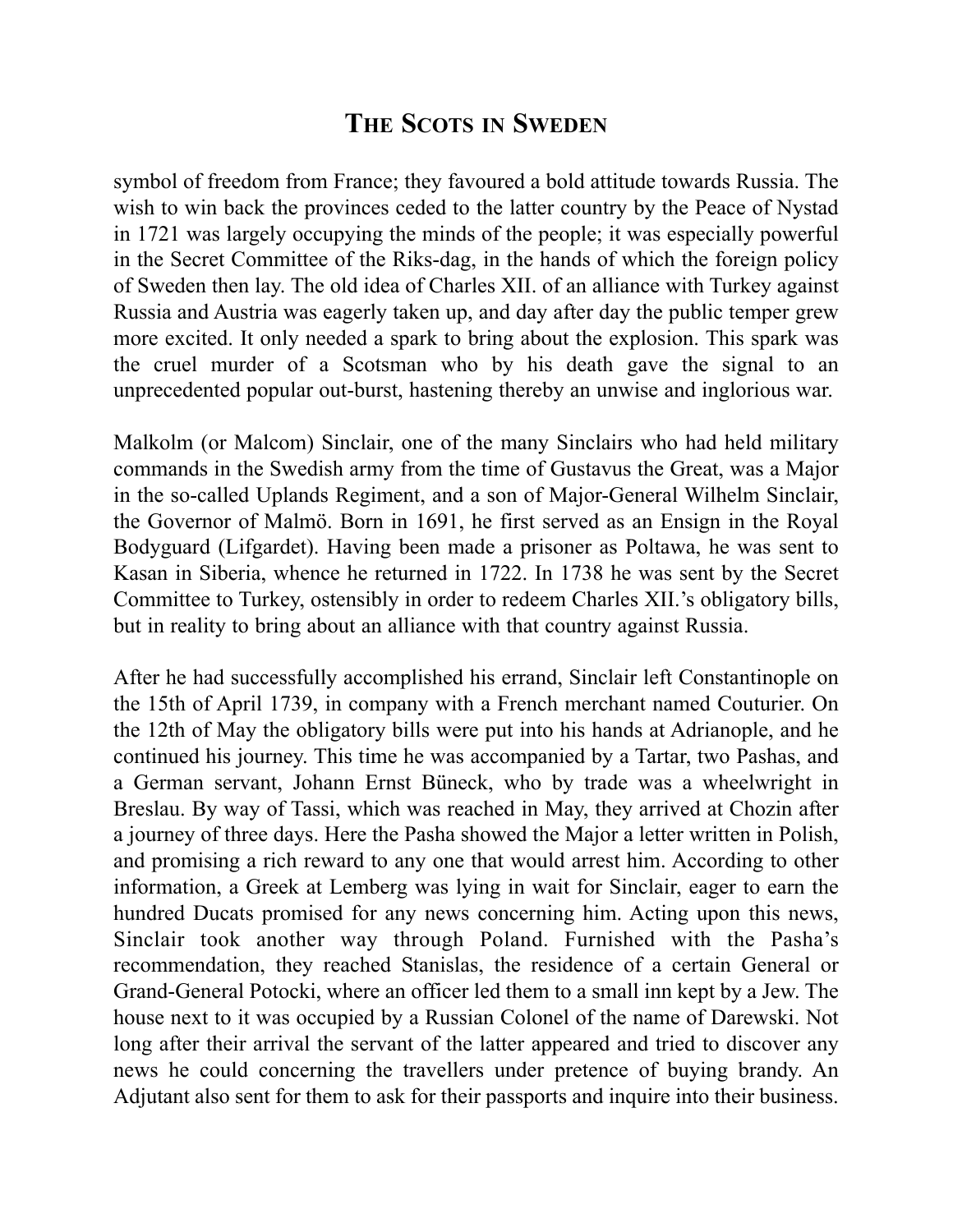The Lieutenant who acted as their guide then treated them to free drinks, to ferret out the secret of their errand, but it so happened that he drank too much himself and left them free from his importunities.

From this point of their journey onward they were tracked by two people, the one a servant in a white dress, the other in a Colonel's uniform. They had noticed both at Stanislas.

On the 7th (17th) they came to Lugensko, where Potocki had desired the Governor to furnish them with an escort as far as the Polish frontier. During their stay at this place a Jew approached the servant and inquired of him which road his master was going to take, as he was anxious to travel the same way under the protection of the escort. In Lublimitz their passports were again examined, ostensibly to make certain they did not come from any plague-stricken town or district. At last they arrived at Breslau on the 13th of June, and took their lodging in the "Goldnes Schwert," in one of the suburbs. Here Sinclair intended to wait until the 15th for the ordinary mail-coach, as the safer way of conveyance, but when he found that it did not leave till the 17th he reluctantly resolved to travel post. Brünneck in the meantime took his leave, and another servant was engaged, of the name of Scholz; whereupon the President of the High Court of Justice, Count Schaffgotsch, gave orders to seize the former and cast him into prison because he had ventured to return from Constantinople without giving notice of this fact to the police. The prisoner was then subjected to a severe examination, not so much with regard to his own person and mode of travelling, but to that of Sinclair. The passports, letters, and luggage of the party were then carried to Schaffgotsch again under the convenient pretence of the plague, At length, on the 16th of June, the journey was continued after many excuses on the part of the Count.

On that same day, at six o'clock in the morning, two strangers arrived at Breslau together with four attendants. They put up at the "Blaue Hirsch," and said they were Russian officers. Their names were Küttler and Levitzky, two of the attendants non-commissioned officers - were Germans, the other two Russians. Of Küttler it is said that he was of Irish extraction; it is certain that he had studied in the Jesuits' College at Breslau. Levitzky was a Pole of noble family from Lemberg. The two immediately betook themselves to Schaffgotsch, to whom they delivered a letter, saying that they had orders to pursue Sinclair, who harboured designs dangerous to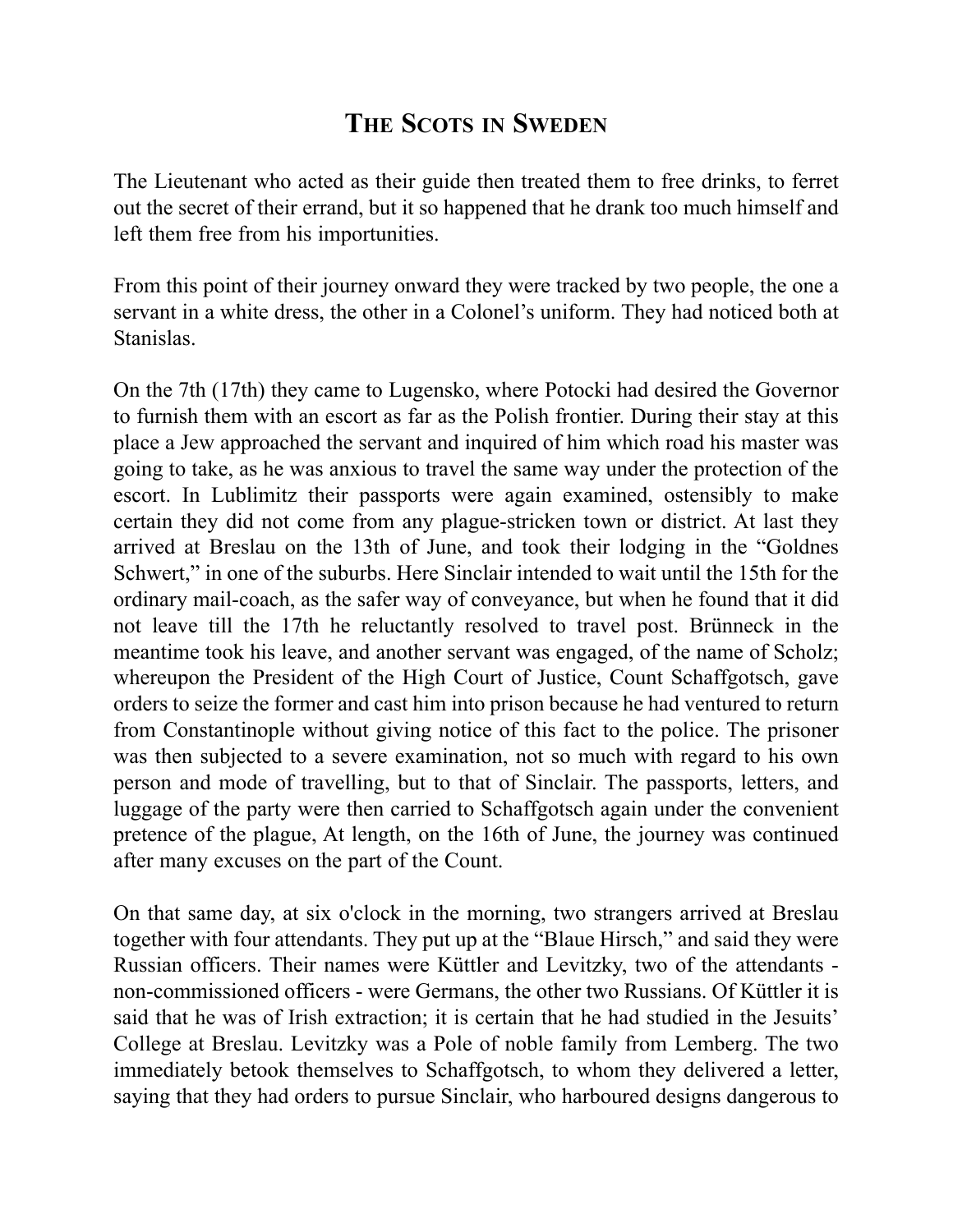the whole Christian world. Schaffgotsch replied that if they arrested Sinclair he should keep him in safe but respectable custody; in the meantime he had taken notice of the addresses and contents of his letters. The Russians left the town towards twelve o'clock in the night on fresh horses, after having bought two sabres, and after having given out everywhere that Sinclair was a spy. Near Grünberg, only about three miles from the Saxon frontier, they came up with the travellers, and commanded the postilion to stop. Having ascertained the names of those inside, they announced to them that they had orders to carry them back to Breslau. The coach was turned, but not in the direction of that city. On a little eminence, sparsely overgrown with underwood, a halt was made, and whilst some of the pursuers ransacked the portmanteaus and the other luggage, Sinclair was decoyed to a lonely spot a little way off the road. Couturier heard a shot, saw Sinclair give a jump among the bushes, crying, "Mon Dieu, Jésus, mon Dieu." Then all was still. The murderers then tried to calm the trembling Frenchman, who was begging them to spare his life, telling him in Latin ["Ne timeas! Peccatum esset contra Spiritum sanctum male facere viro probo sicut te (!). Iste habuit quod merebat, erat inimicus Magistri, inimicus Magistri est inimicus Dei et puto me non peccasse interficiendo eum."] to fear nothing, for it would be a pity to hurt him "probum virum sicut te." But the other, they continued, had been punished justly, for he was an enemy of the "Master of the Order." "Those who are enemies of the Order are enemies of God." Then they took their seats in the coach and drove rapidly off in the direction of Dresden, with Couturier as a prisoner. It was the 17th of June, 1739. On the road they advised Couturier for his own safety's sake not to say a word about the matter. In Dresden they divided the booty, dressed themselves in Sinclair's clothes, and disappeared, whilst Couturier was examined by the Russian ambassador, and allowed to continue his journey after having been paid 500 Ducats. For five days the murder remained undiscovered. At last a clergyman of the small neighbouring town of Naumburg in Silesia found the corpse, already much decomposed, lying on its face with arm outstretched. A bullet had pierced the body, and there was a sword-cut on the head. Excepting a gold ring on his finger and a snuff box, everything else had been taken from the dead man. These relics, as well as a broken sword-blade and the officer's dress, were preserved in the Castle of Naumburg, whilst the body itself was conveyed to Stralsund, where it was buried at the expense of the Swedish King in the Church of St Nicolas.

The news of the murder caused an unprecedented commotion in Stockholm, and in fact all over the world. Letters from the Swedish Government were at once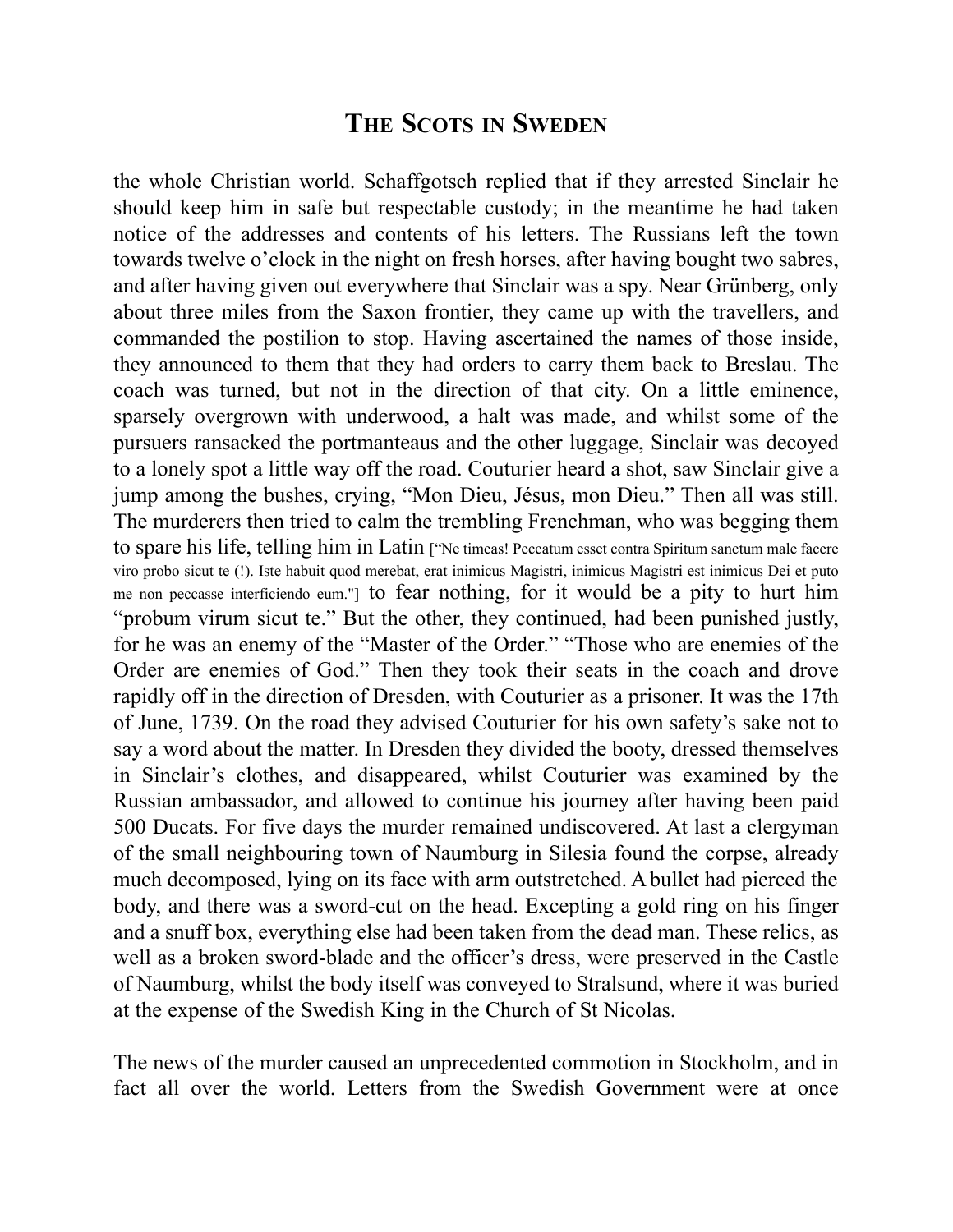despatched to St Petersburg and Vienna. The Russian ambassador at Stockholm, Bestucheff, solemnly protested his sovereign's innocence and ignorance of the whole matter; but he was not believed, the less so since it turned out that a tradesman painter had by his order painted a portrait of Sinclair, which, he was made to believe, was a present for a very handsome young lady. Towards the end of 1739 the opened letters and documents of Sinclair, the murdered man, carefully wrapped in waxcloth, reached the Swedish post-office at Hamburg. The parcel bore the address, "An das Schwedische Postamt, Hamburg," but no trace of the place it came from, or of the person who delivered it, could be discovered. [*Omständelig Berättelse om thet på Majoren Malkolm Sinclair then 17 Junii Är 1739 föröfvade grymme mord* (1741), i.e. "Accurate Account of the Cruel Murder of Major Sinclair on the 17th of June in the Year 1739."]

The excitement grew when poetry seized the subject. The first who wrote a ballad on the murder of Sinclair was Axel D. Leenberg, but his poetical effusion was soon ousted by the famous "Sinclair-Visan," a ballad of enormous length, describing the meeting of Charles XII., King of Sweden, and Major Sinclair in heaven, or rather in the Elysian Fields. [Both these literary productions have very little poetical merit, the latter often bordering on the absurd. Thus when the King says to Sinclair, "I do not know you. Who may you be!" and Sinclair answers, "I am a Swedish major," etc. But the public temper was excited, the memory of the great Soldier-King roused, and the hatred of Russia inflamed anew. The tune also contributed much to the popularity of the ballad. The title of the first piece is: "Minnesrunor öfver K. Maj. af Sveriges Tro Tjenare och Major Malkolm Sinclair som den 17 Junii 1739 i Schlesien genom ett försätligt och grymt mord blef afdaga tagens när han uti K.M. höga ärende var stadd på hemresan ifrån Constantinopel." The second is entitled: "Hjeltarnas Samtal med den tapre men förrädeligen mördade.... Herr Malcom Sinclair uppå de Gufva Eliseiska Fälten . . . berätade af Herden Celadon," *i.e*. "The Conversation of Heroes with the Brave but foully murdered M. S. in the Elysian Fields, related by Pastor Celadon." The latter name is a pseudonym for A. Odel, a minor Swedish poet. A third poem on the subject was written by one Anders Hesselius. Here the call for revenge is less loud and given in a more indirect way, the poet asking, "Will tears suffice to avenge the hero's blood?" See about these and a fourth poem by an anonymous ("Amicus militaris") Karl Warburg, illustrated. Svensk Litteraturhistoria, ii. I pp. 48-51.] The last verse of it

> "Derför I hjeltar, som ha'n mod Och hjerta uti broste', Ack, hämnen Malkolm Sinclairs blod Som Küttler mordisk öste!"

"Therefore ye brave ones, in whose breast a courageous heart beats, avenge the blood of Malkolm Sinclair, who was cruelly murdered by Küttler," found an echo in a "thousand hearts." Already on the eleventh day of the following month it was resolved to conclude an alliance with Turkey, and on 6th August to convey an army across to Finland. The war, which was formally declared on the 28th of July, 1741,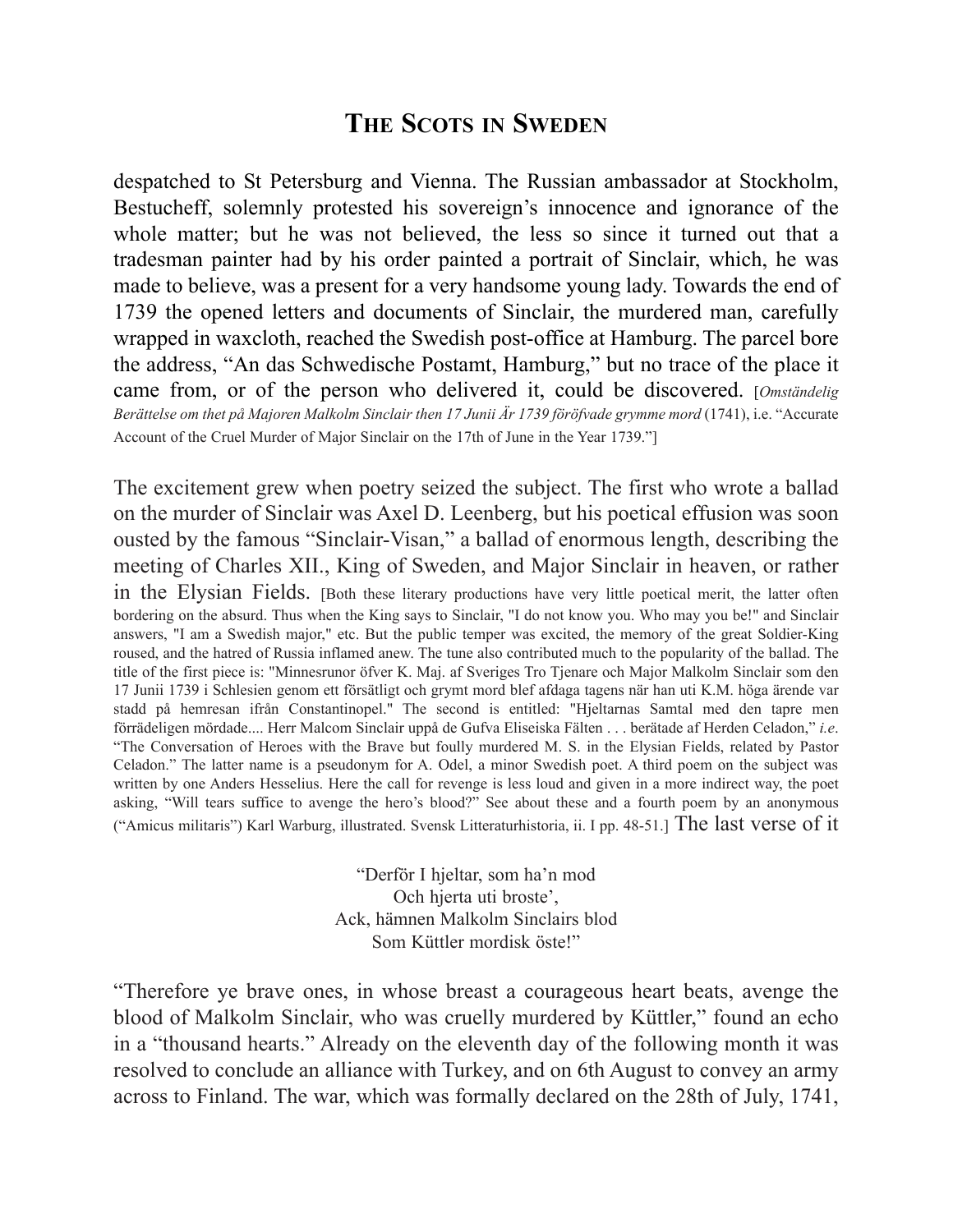was commenced with vainglorious ideas of the speedy taking of St Petersburg, and which ended with the inglorious surrender of 11,000 Swedes near Helsingfors on 24th August, 1742. An utter want of discipline, an insufficient commissariat, bad leadership, illness, and the revolutionary ideas of fraternity and equality fermenting in the heads of many officers, combined to bring about this sad conclusion.

This of course does not mean that brilliant examples of individual bravery were wanting. Thus, for instance, Lieutenant Alexander Hercules, though wounded himself, saved the colours of his regiment on the retreat after the Battle of Vilmanstrand in Finland (1741). The same remark holds good for the suppression of the rebellious peasantry of Dalekarlia in 1743, when Lieutenant Ramsay was wounded, and Major-General Axel Spens had his horse shot under him.

It was a great misfortune for Sweden that, owing to the imprudent and bellicose notions of the "Hat" party, the country was a little later plunged into war against Prussia, which was then engaged in the Seven Years'struggle against Austria. It was again a campaign commenced with insufficient means. The supreme command changed from Ungern-Sternberg to Rosen, from Rosen, to Hamilton, from Hamilton to Lantingshausen. The old Gustavian, martial spirit had to such a degree evaporated that more than two hundred officers, "to whom military service had become irksome, succeeded in procuring for themselves, under all kinds of pretences, the permission to return home." [*Sveriges Historia*, v. 157.] On the other hand, here also proofs were given that personal bravery was not extinct in the Swedish ranks. Prominent above the rest was Count Fred Charles Sinclair, [He had previously served with distinction in the French army. Born 1732, died 1776, at Carlskrona.] who assisted in the successful siege of Peenemünde, in 1758, and was five times wounded in the skirmish at Lockenitz.

Hamilton's position was one beset with difficulties. He was no Fabius Cunctator, but a man of action, and to see his movements thwarted by home authorities, who of course knew better, must have been particularly galling to him. After the Swedes under Ehrensvärd had taken Peenemünde, he was for blowing the fortifications up as they could be of no use to them. But the Government at home would not admit the necessity of it. The consequence being that, out of an army already small, a garrison for the place had to be furnished. And when he was eager to engage the Prussians, even after they had beaten the Russians at Zorndorf, especially "since his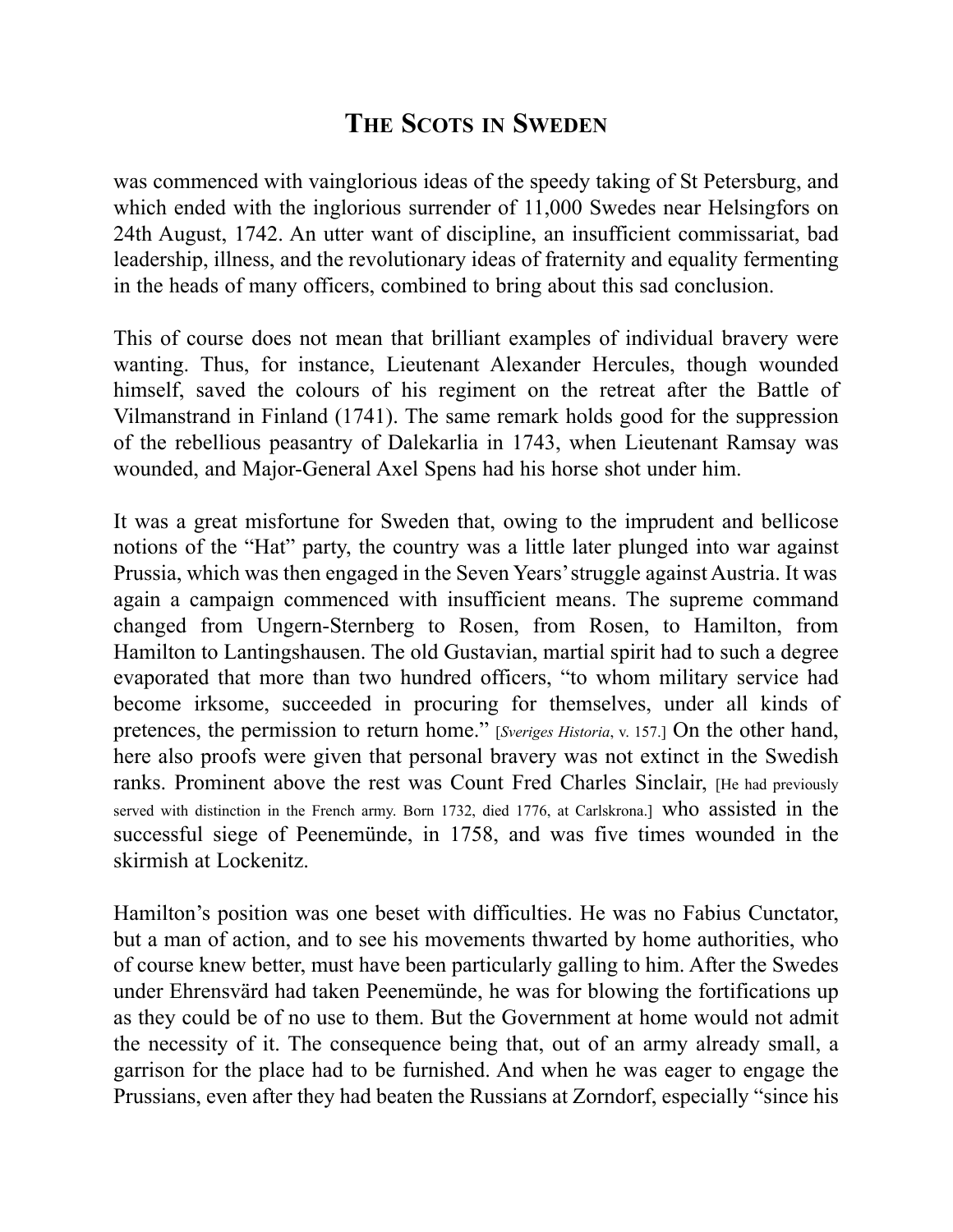soldiers wished for nothing better than to come to blows with the enemy," he was again delayed and thwarted by the miserable condition of the train: of one hundred horses ninety were useless, the waggons were continually out of gear, the pontoons had to be left behind because the wheels and axles were rotten, and the baking establishment for the army was altogether insufficient. Again his great plan to join hands with the Austrians in Saxony was ruined by the great Frederick's victory over General Daun, by which he was driven back towards the frontier of Bohemia. Thus Hamilton found himself and his little army in a hostile country without the support of allies, and cut off from his own, especially from Stralsund. For these reasons, to which had to be added the necessity of leaving his more than two thousand invalids at the hospitals, as well as of providing the rest with shoes and stockings, he commenced the retreat. The news of it caused a profound sensation in Stockholm. Instead of taking possession of Berlin - a retreat! Immediately the War Office wrote a very sharp letter to Hamilton, blaming him for the want of success. The General's answer was dignified; at the same time he did not choose to submit to a rule of imbecility any longer: he asked for his discharge, and it was granted on the 24th of November of the same year, 1758.

In the meantime the hostilities between the Hats and the Caps continued and increased in bitterness. It was an internecine war fought with despicable weapons. The Hats especially treated their political opponents with unworthy suspicion, and little was needed in those days to stamp a man as a traitor. Thus a citizen named Springer, who was said to belong to the Russian party as represented by the Russian Ambassador, Von Korff, was accused, imprisoned, and brought before the Secret Committee (Utskottet). He was doomed to death, but reprieved and sentenced to imprisonment for life. Another of Korff's agents, Hedman, was also tried by the High Court of Justice, but acquitted. A third, whose guilt appears still more doubtful, was A. Blackwell, a Scot. To mention him in this part of our book, which exclusively deals with military matters, may be open to objection; but both he and his fate are so typical of the period we speak of, when all laws of fairness were made subservient to political rancour and ambition, that we have thought it best to introduce him here in his chronological place.

There are a good many discrepancies in Blackwell's early history. According to his own statement he was the son of Principal Blackwell of Marischal College in Aberdeen, and was born in that city in or about the year 1700. [There is uncertainty almost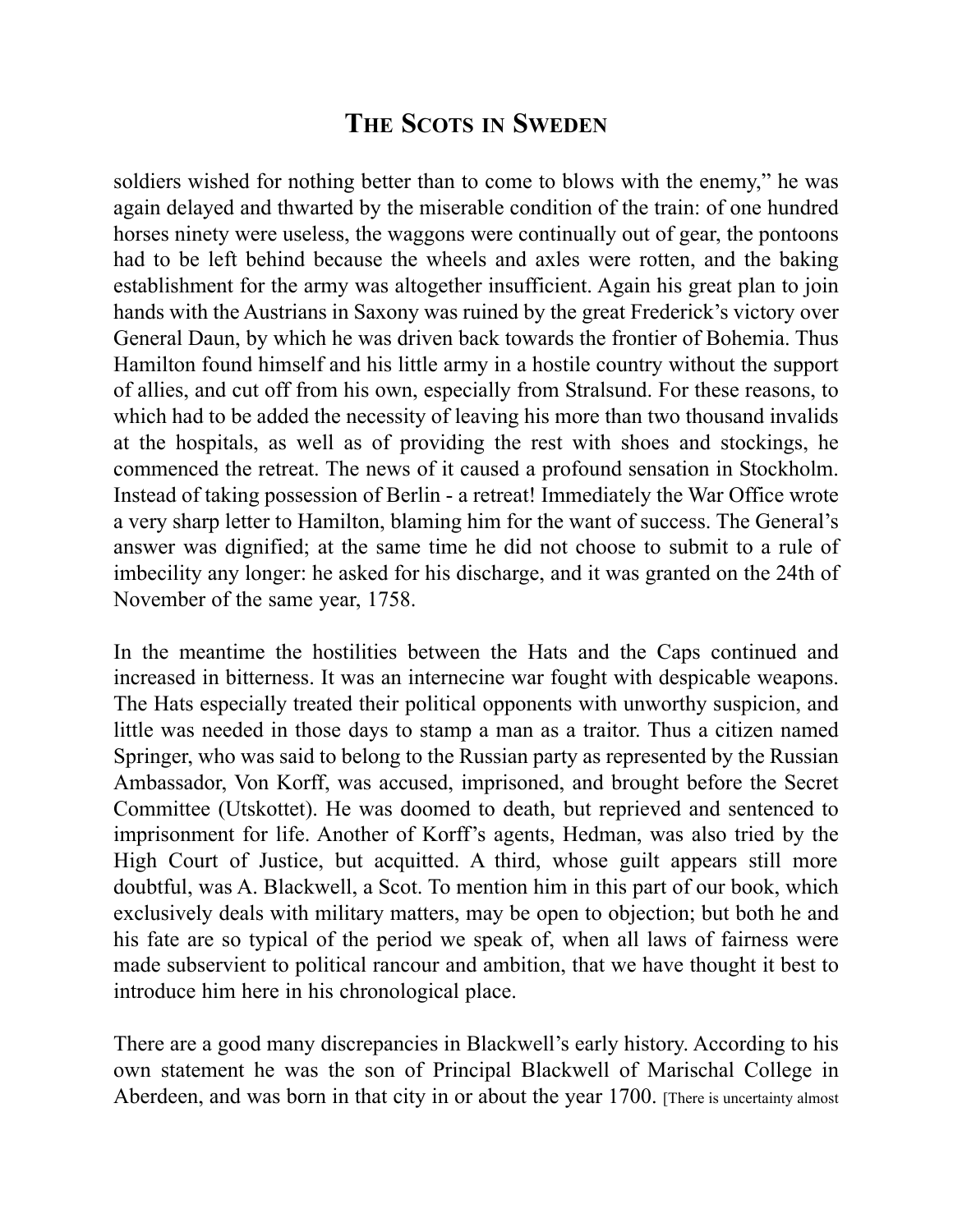in every step of Blackwell's life. The *Dictionary of National Biography* inclines to the view that his father was a learned Scotch minister and Professor of Divinity at Aberdeen, called Thomas Blackwell (1661-1728), who married a sister of Dr Johnston. Other sources, inspired by the opposite party, maintain that his father was a petty shopkeeper (and stocking-merchant) in Aberdeen. Even the date of his birth is uncertain.] His early training seems to have been careful. Already in his fifteenth year he could boast of a fair knowledge of Greek and Latin. When sixteen he entered the University of Edinburgh or Aberdeen, but how he spent his time there, and with what object in view, we are not told. We only know that about 1722 he left the city secretly, "urged by ambition and restlessness" to see the world and to seek his fortune elsewhere. It is said that he first went to London and learned printing in the printing-office of one Wilkin. In London also we find him married. But who this Elizabeth Blackwell was, whether the daughter of a small shopkeeper and stocking-merchant in Aberdeen [See] Em. Bruce, *Eminent men of Aberdeen*.] with whom he eloped, or the daughter of a well-to-do London citizen, is not known. Certain it is that she was a lady of much intelligence and unselfish devotion. She was to have occasion soon to prove the latter, for Blackwell, after having travelled on the Continent, studied at Leyden, and taken his medical degree at Aberdeen, [That he took a medical degree has also been denied. But during his long trial, when everything was ferreted out that could injure the accused, no doubt was expressed as to this, and even in his sentence the title of Doctor of Medicine was retained.] founded a printing-establishment of his own at London, an undertaking which, through the trade jealousy of other printers, led to his ruin. He became a bankrupt and inmate of the Debtors' Prison. His wife, who had cultivated her talent for flower-painting, then resolved to put it to practical use. She took lodgings in the neighbourhood of Chelsea, and painted medicinal plants from nature. In this occupation she was encouraged by Dr Hans Sloane, Dr Mead, and Dr Rand, the Curator of the Botanical Gardens at Chelsea. After some time she had gained sufficient money to effect the liberation of her husband, who now co-operated with her in writing the scientific nomenclature, with descriptions from Miller's *Botanicum officinale*, for the botanical drawings, which she had in the meantime engraved on copper herself and coloured by hand. The work appeared in 1737, in two volumes folio, under the title, *A Curious Herbal, containing Five Hundred Cuts of the Most Useful Plants*. A German translation of it, called *Auserlesenes Kräuterbuch*, was printed some years later. This dabbling in botany seems to have led Blackwell to the study of medicine, and also to that of agriculture, in good earnest. The Duke of Chandos took notice of him and made him director of his parks and improvements at Cannons; and the Swedish Minister at London, Wasenberg, who had probably read Blackwell's treatise on *A New Method of improving Cold, Wet, and Clayey Grounds* (1741), persuaded him to go to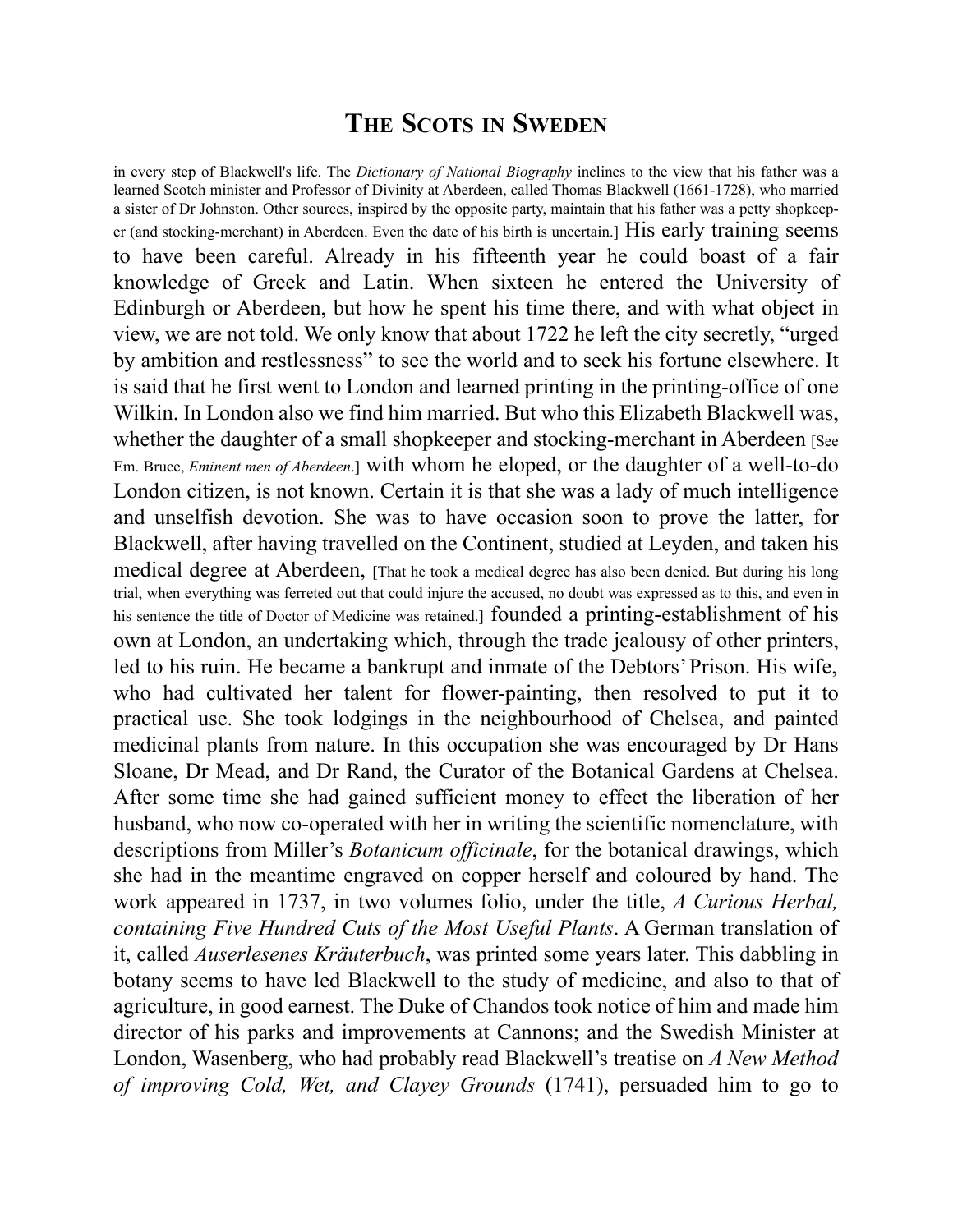Sweden on what seemed most advantageous terms, but proved in the end nothing but illusive promises. However, to Sweden he went, and there can be no doubt that he soon acquired a certain fame among the nobility and the influential citizens. He was even appointed one of the king's body-physicians (Lif-Medicus), and had as such access to his Majesty. But otherwise Stockholm was a dangerous place for a man of Blackwell's temper. It was ruled over by a weak king and torn by the two hostile factions, the Hats and the Caps, and political intrigue had undermined all principles of morality. There was no slander, no bribery, no crime from which the adherents of one party would shrink, if the calumniation and destruction of the other could thereby be promoted; or, to use the words of the sympathetic historian of the famous Blackwell Case [Arfvidsson, in the periodical "Frey" of the year 1846. He was the first to use the voluminous acts of the trial, and with great fairness to lay open its glaring travesty of the law. The title of his essay is *Blackwellska Rättegången*. See also *Dict. of National Biogr*. and the Swedish *Biographisk Lexicon.*]-

"Ambition, imprudence, and a certain impetuousness of temper caused him - Blackwell - to be swallowed up in the vortex of party strife. More led than leading, he was finally sacrificed, less for minor political offences which he had actually committed than for his own *insouciance*, and the machiavellian designs of a person or persons whose interest imperatively required that his loose and somewhat flippant tongue should be silenced for ever. His trial proves that the unfortunate man was already doomed when arrested, and the hypocrisy of pedantically adhering to the letter of the law whilst its spirit was everywhere broken makes this trial an instructive if also a very dismal page in our history." [*Blackwellska R.*]

Count Tessin was then at the height of his power and influence. He was the head of the Hat party, which now ruled after the disastrous war against Russia. In its hands the weak king was but a tool.

At first, indeed, everything seemed to thrive with Blackwell. He was appointed Director of the Royal Model Farm at Ållestad in the district of Elfsborg; his medical practice increased, and he made his name known by publishing an Essay on the Improvement of Swedish Agriculture. Then on a fatal day in the month of March, he received an anonymous letter, purporting to come from the Queen of Denmark, Louisa, daughter of George II., or from the English Minister at Copenhagen, in which it was vaguely hinted that the queen would supply £100,000 to the Court of Sweden if the king would adopt a more friendly attitude towards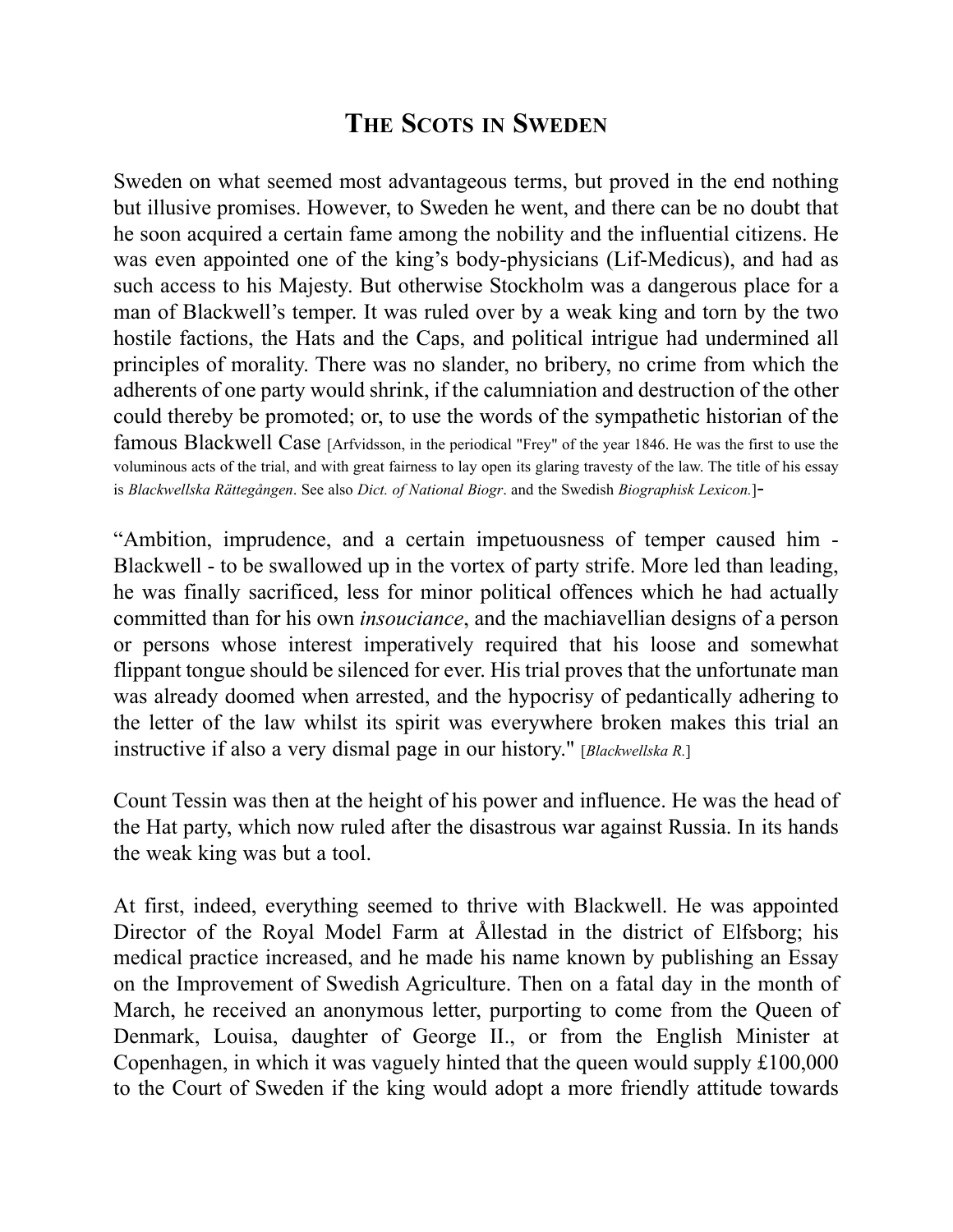England and Denmark. On the next morning after the receipt of this letter Blackwell requested an audience of the king and told him of its contents. According to the king's statement, he also at this interview dropped some words about altering the succession; but this Blackwell stoutly denied. At first his Majesty seemed to take the matter lightly, but on the following day he opened his mind to Tessin and requested him to bring the matter before the Privy Council. Here quite a different opinion prevailed: the case was treated as most serious from the first. A Committee of eight members was appointed, with Tessin, Blackwell's only accuser, as President. It was at once resolved to arrest Blackwell, but secretly, and without causing a sensation. For this purpose a deputation, headed by one Löwenhielm, was to wait on him on pretext of wishing to hear his opinion on certain agricultural matters. Having thus gained access to his house and rooms, he caused the unfortunate man to be removed by the guards and brought before the Committee, whilst a strict search was made among the letters and papers left at his house. At the same time a message was sent to the Swedish Ambassador at Copenhagen explaining that Blackwell had been arrested on account of "knavery, unfulfilled promises, and improper behaviour." At the first trial the accused denied having touched the question of succession at all; but on the strength of the king's statement - who, however, only said that there had been some utterances on the "possible or eventual change of the succession to the Swedish throne" - and other statements equally vague, a capital charge was brought against him, and Blackwell's life was now at stake. If the Council did not succeed in proving a conspiracy, a conspiracy had to be concocted artificially.

Another proof of the unfairness of the whole proceedings was the refusal of letting the defendant have his own counsel. Blackwell had chosen a lawyer named Springer, the only one whom he knew, and who had previously done some business for him at Stockholm. He was declared unfit, because his brother had once been accused of high treason. In his stead another lawyer, who seldom or never opened his mouth during the trial, was, appointed, on the understanding that he was neither to interfere with the course of the proceedings nor speak for his client, but only to watch the proper observance of legal formalities. In the meantime nothing was found in spite of all ransacking: no conspiracy was brought to light. A letter from the English Minister at Copenhagen to Blackwell, and another which reached the Committee after the commencement of the trial, contained some veiled expressions with regard to imminent political upheavals, but these were at worst nothing else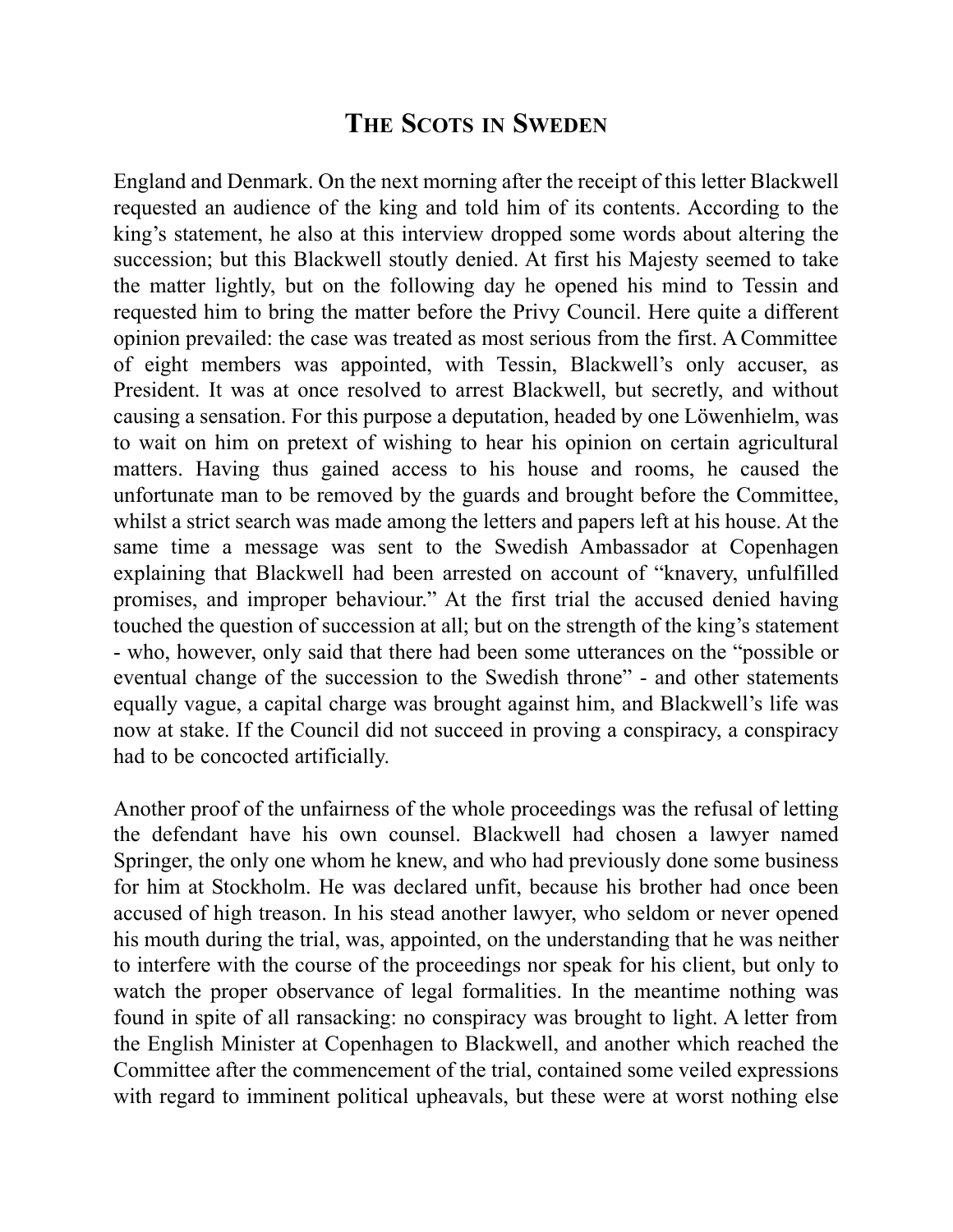but intrigues of the then common kind among the opposing parties. Neither did Blackwell's admission that plans had been discussed to procure a greater influence for England and Denmark in Sweden, to send a more influential person to Copenhagen as representative of the latter country, to fit out a Swedish regiment commanded by scions of the Swedish nobility for service in England, and so forth, satisfy the enemies of the accused. Tessin had no intention to rest content with such small results. He now hoped that by subjecting the prisoner to torture, confessions concerning a change in the reigning dynasty might be extorted. Now this was against the Swedish law, which only in certain cases admitted of what was called "a severer imprisonment," but so clever were the interpreters of that law that Blackwell's future cruel torture was understood to fall under this category. The letter of Titley, the anonymous letter, and the touching upon the succession question were the three points upon which the final charge was founded. The place chosen for Blackwell's imprisonment was the "Tjufkällare" - thieves'-hole - an underground, dark room under a house on the Stor Market, where now the Exchange stands. The beadle received orders to let the prisoner remain there as long as he could stand it, and frequently to look in upon him, an order which sufficiently showed that the Committee were well aware that no one could endure the confinement for weeks or months, but only for hours. Blackwell was of small stature, weakly, and had "soft limbs," according to the beadle - no wonder that he could hold out no longer than three-quarters of a day. On the first of April, the day of his incarceration, towards eleven o'clock at night, he suffered terrible agonies, calling aloud for his warder, since he was prepared to confess. But first he begged to be placed before the Council, not before the Court, for he wanted to crave for mercy, "wishing to die a hundred times rather than to suffer the like again." Then he was going to tell something about Sweden's political relation to Russia. This was considered irrelevant, and the unfortunate man had to return to his subterranean hole, where the beadle found him on the next morning, half dead. For a week more there followed daily examinations. On the third of April the prisoner, threatened with torture if he did not confess about the succession question and the £100,000, assured the Court again with many tears that he had nothing to confess, and that he would much rather die a hundred times for truth's sake. His sufferings and his despair seemed at last to make some impression upon his judges; they allowed him to write his own prescriptions for his racked and tortured body; and when the question of torture was at last brought to the vote, three out of eight voted against it, three proposed a middle course, and only two, the implacable Tessin and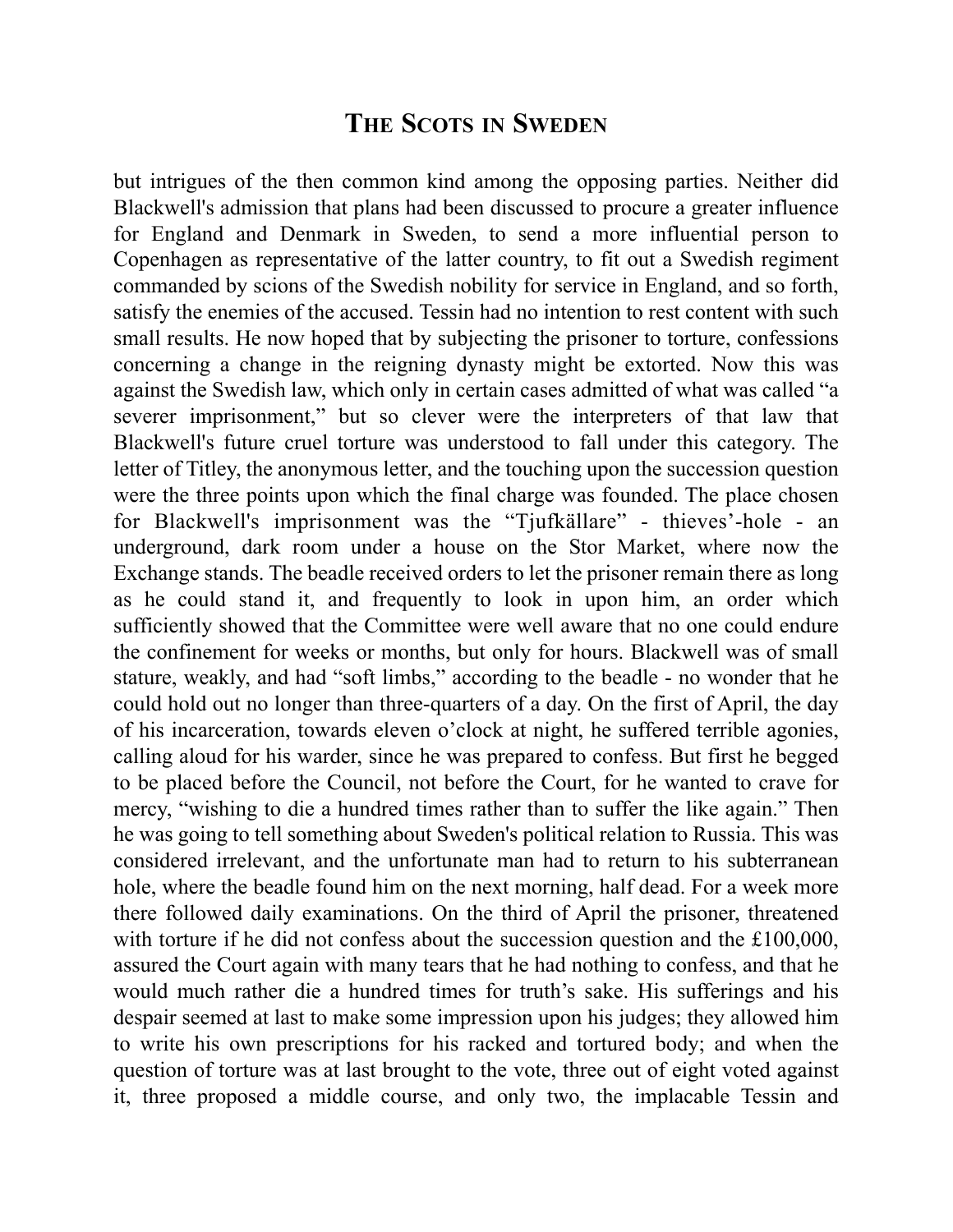Klinckowström, were for the most rigorous application of the law. In their eyes the mere fact of having touched in conversation upon the succession to the throne was a capital crime, aggravated by what they called the obstinacy of the prisoner. It was on the 11th of April that these two votes decided the business. Blackwell was carried back to his prison, and on the 13th, early in the morning, he was undressed, and chained naked to the wall. A little straw to lie upon had been refused. Interrogated if he had nothing to say, he assured the warder "that he was a reasonable being, and that if he had anything to confess he would confess it instead of going to prison again. As he did not stir till eleven o'clock in the evening, the warder, getting alarmed, went to Tessin and asked him how long Blackwell was to remain chained. The answer was, "As long as he can talk." Towards three o'clock in the morning, after having endured the torture for twenty hours, Blackwell's body began to grow cold, and the physician who was called declared that he would not answer for his life. So the chains were removed; but even now the prisoner remained firm. "He had a body and a soul," he said; "for the latter he was responsible to God with his body, and if he had fourteen they might do as they liked." In the forenoon of the same day the unfortunate man was again dragged before his judges. An anonymous letter had arrived concerning his private life in Ållestad, and he was examined and cross-examined about it. Not being able to collect his thoughts for pain, the prisoner asked for a day's respite, vowing at the same time that on the next day he would confess all about the £100,000 and the machinations of bringing about the overthrow of the French party. When the day appeared, Blackwell, though confined to his bed, was interrogated by the prosecuting counsel, and declared that Titley had only inquired about the relative strength of the party, and had mentioned certain sums which were circulating for party purposes. Pressed to say whether the £100,000 were destined for the king or meant for a political party, he again gave an evasive answer, and only when he was threatened with the second stage of the torture, the so-called "Rosenkammer," he confessed amidst tears that the money was or would be sent from England to certain persons to buy votes.

On the 15th of April a division took place. Tessin declared the votes to be so equal that an appeal to the king was advisable. In reality only four of the members of the Court had directly voted for the application of the new torture, five against, and one had advocated delay. [*Blackwellska R*. in "Frey," p. 246.]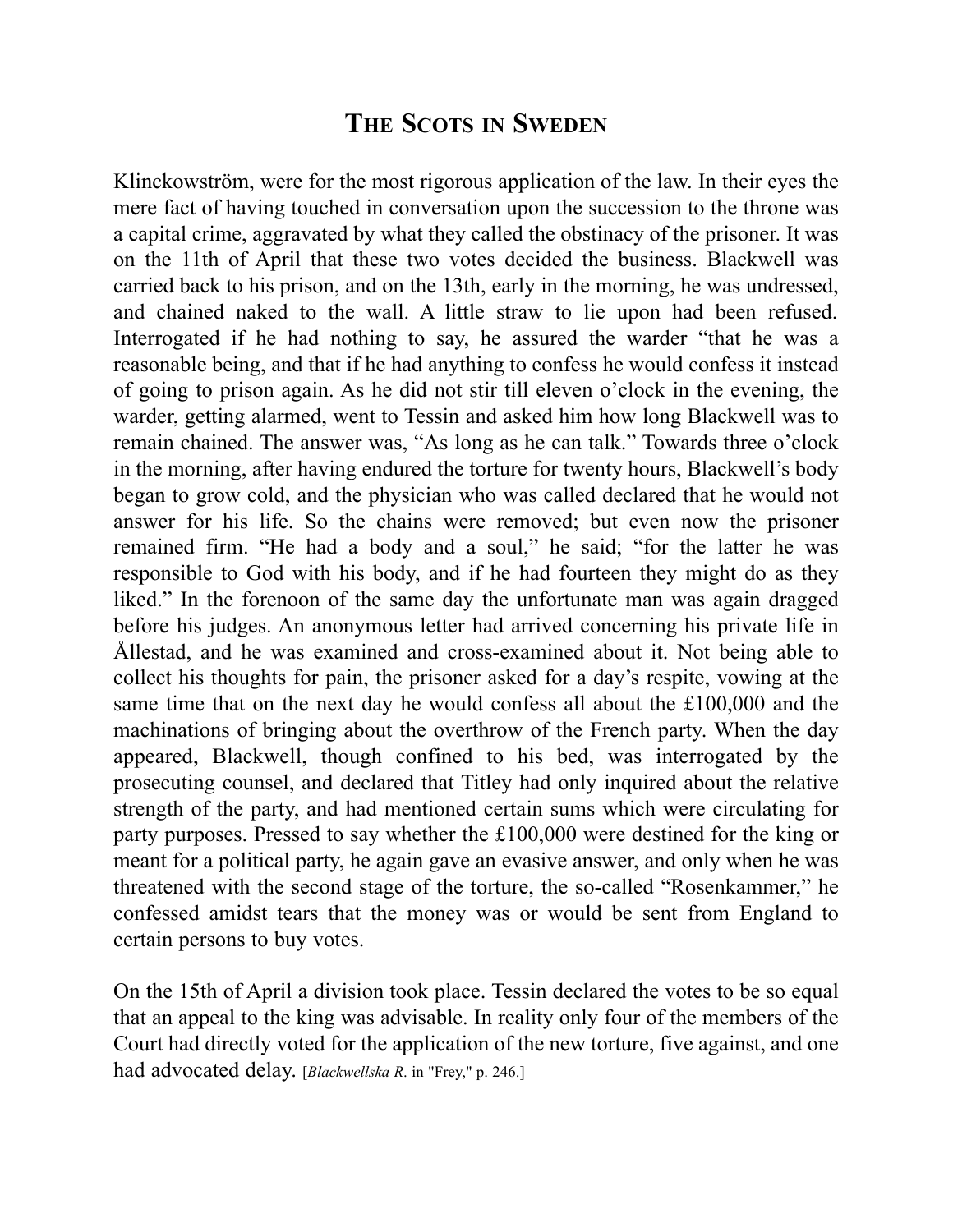On the 6th of May Blackwell, after the king had given his decision in favour of Tessin, was removed to the Rosenkammer. This was an oblong room through which there ran a cold well; under the ceiling irons were fastened in which the prisoner was hung up by the hands at a height allowing him just to touch the ground with one foot. Some had been known to stand this torture for six hours, others again for two hours only. Then at last the strength of Blackwell broke down. He confessed that the letter which he was said to have received never existed; but that the whole proposal originated with Titley, whom he had asked for employment in Denmark. Titley had replied that the queen accepted his services if he could gain and give some information about the Danish party in Stockholm and furnish the names of persons favourable to the Danes. As to a change in the succession to the throne, he now admitted the *possibility* of having said something concerning it. To this he added on the following day that he had heard of an English spy at Göteborg named Fitzgerald. In the course of other trials, however, the prisoner said Denmark did as little think of really changing the existing order of succession in Sweden as he himself, and when threatened again with a renewal of the torture, he called out in desperation that "he would confess anything they wished, even should it be the poisoning of the king, the Royal Family, or his Excellency, the President of the Court, himself." [This cry of despair has given rise to the rumour that Blackwell had attempted to poison the king and the Royal Family.] This rather startled the judges, who were afraid Blackwell might say too much about the machinations and plottings of the party. So the trial was hurriedly concluded, and the formal and final charge read on the 23rd of May. Blackwell wrote the defence himself. In it he showed great clearness of thought and a skill of expressing himself, which was the more wonderful since he had only settled in Sweden a few years before. He tried to explain that his crime was a "crimen ignorantiæ" rather than a "crimen præmeditativum." He pointed out the freedom of speech in England, where the Hanoverian succession was frequently and openly discussed, adding, "I should not have thought there was so little freedom of thought and so much torture in a Protestant country." His plan had been a closer union between Denmark, Sweden, and England, and for that reason he had commenced a correspondence with Titley. On the ninth of June the prisoner was again promised the intercession of the Court if he had anything to add; but he refused.

Then on the following day, the 10th of June, sentence was pronounced in a document "which will for ever be remarkable to all those that followed the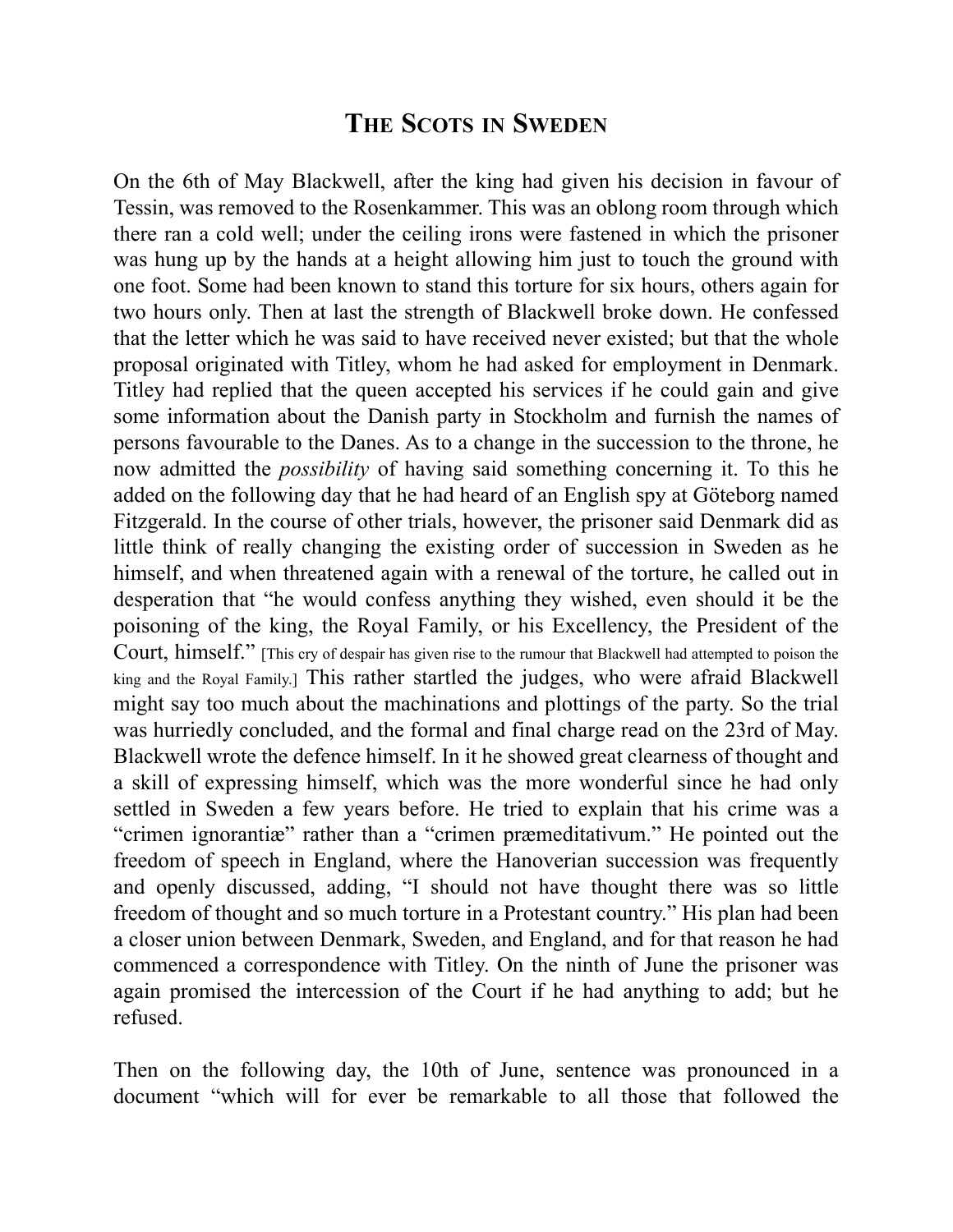proceedings on account of the unheard-of audacity with which the truth was trampled under foot. [*Blackwellska R*., p. 435.] It is stated that Blackwell's guilt was established from other sources as well as from his own words; that he had expressed himself in the most criminal fashion concerning the change in the order of succession obtaining in Sweden; that he had allowed himself to be used as a spy, and that he had been suborned for the overthrow of the Constitution.

In the meantime Blackwell had added something concerning the Swedish regiments in the pay of England; nevertheless, the promised intercession of the Court was not forthcoming, nor was his own petition for mercy listened to. The king confirmed the judgment of the Court on the 15th of July.

Shortly before the execution of the sentence, Tessin had several interviews with the prisoner at the latter's request, but he never disclosed their nature. In a last supplication "in the sight of death," Blackwell most solemnly revoked all he had said in the agonies of torture; he acknowledged only the offer of a large sum of money to the king, and his own correspondence with Titley. In various parts of this document he alludes to a certain "noble person" whose name he did not dare to mention; he further laid stress upon the fa.ct that he had unbosomed himself to two of his ministers, and finally, in moving words, he begged for his life and requested to be sent to the East Indies as ship's doctor on one of the East India Company's boats, adding that he trusted in the Court's promise to intercede for him. He waited in vain. The only thing he was allowed to do was to write to his wife in England. Even his wish to have a clergyman of his own Calvinistic persuasion, of the name of Dartis, near him, met with opposition, and he had to be content with a Lutheran priest. Until the last moments the fear that Blackwell might divulge something possessed Tessin. He gave strict orders that the priest was not to speak to the prisoner alone, and if the latter should make any attempts to speak from the scaffold the drums were to be beaten.

On the 5th of August, 1747, Blackwell's head fell. We cannot but admit the truth of Arfvidsson's words in "Frey" when he says: "This judicial murder must be lamented, for the chief instigators of the conspiracy were to be found elsewhere. A Venetian policy must be detested which desired to obliterate the traces of party intrigues by means of it, and tried - in vain - to seal a reconciliation of the parties, which at best could only be of short duration, through the cruel and abominable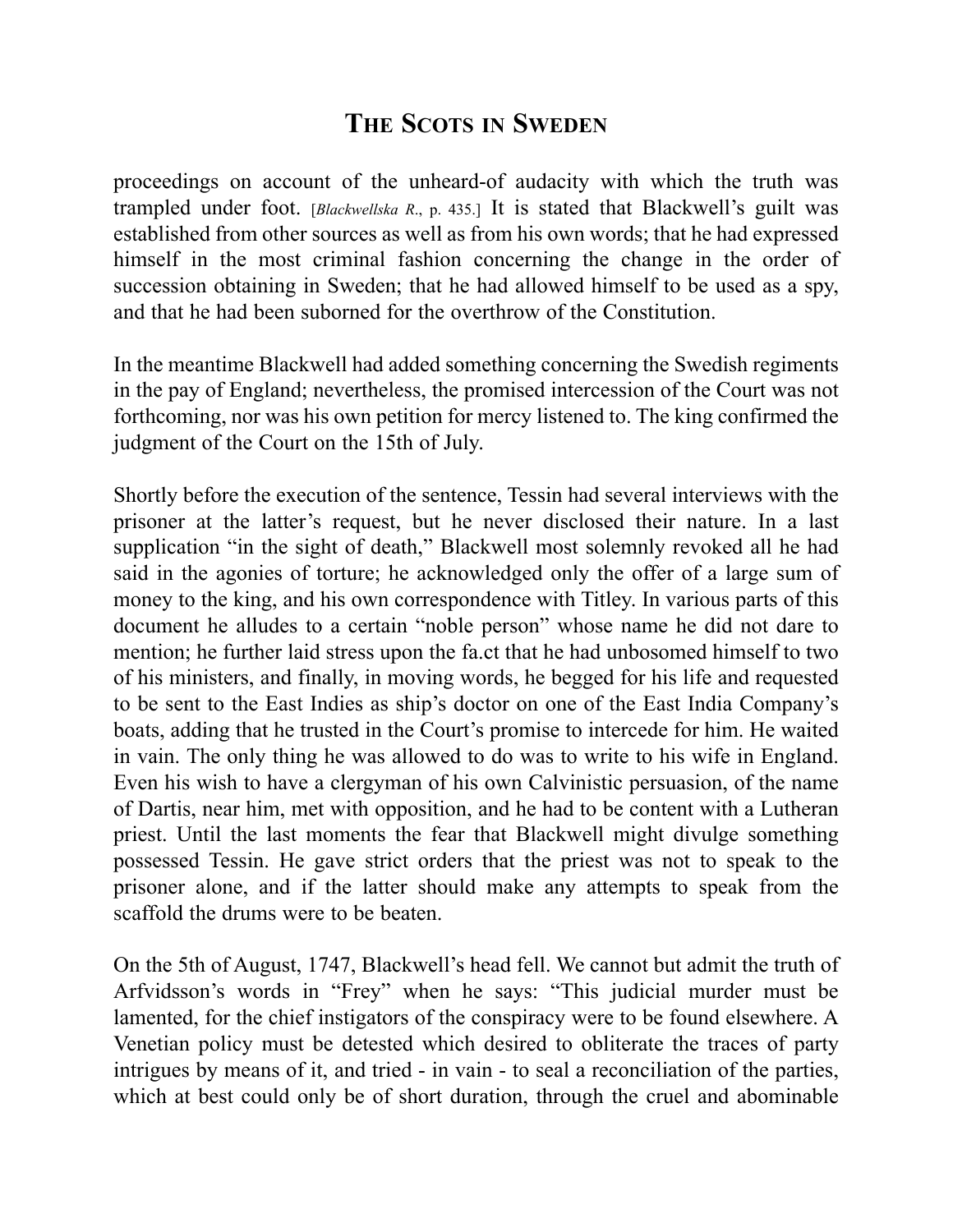sacrifice of a submissive tool."

All the acts of the trial were put into one bundle, sealed by Tessin, and handed to the Royal Archives, to be kept in their secret department. There they lay for fifteen years; the seals were then broken by order of the king, and access was at last gained to the proceedings.

In the meantime Blackwell's person had not slipped out of the memory of men. Numerous were the legends told about him. Grisly facts of his having been an atheist, of his having poisoned two women, of a skeleton found in Tessin's house, which was somehow made to have something to do with the mysterious bearer of the letter, were hawked about in a book professing to be a biography, but in reality nothing but a libel. [Published in 1763 at Norrköping.] Such, then, was the fate of the unfortunate Scot, Alexander Blackwell, who may have been an adventurer, but who certainly was more sinned against than sinning, and on that account deserves our pitying remembrance. [Blackwell wrote in Swedish, *Rön om Humlegårds plantering och bruk samt at fördrifva Mullvadar* (Experiences in the laying out of Hop Gardens, and how to extirpate Moles), Stockholm, n.d.; 2. *Försök till Landbrukets förbättring i Sverige* (An Attempt to improve the Agriculture of Sweden), ridiculed by Linné.]

An instructive example of how far the intensity of party prejudice may destroy all fairness of judgment, even in men of a liberal education and learning, is given us in the verdict of Ahlström, formerly Swedish Consul in London, a man of great wealth - chiefly known as having been the first who introduced the potato into Sweden. According to him, Blackwell was the "demoniac incarnation of England's envy of the newly flourishing Swedish industry, which must be put down at all risks" - a view which seems to have been shared by his friend, the great Linné.

One might have thought that Sweden, torn as it was by party strife, would have kept aloof from complications with foreign powers, and certainly the Swedish population as a whole yearned for peace after this. But such was the cruelty of fate that, scarcely fifty years after the events related above, treasonable conspiracies with Russia for gaining the independence of Finland dragged Sweden again into war, a war for which it was at that time particularly ill-prepared, for, "besides the forgetfulness of one's duty and the censoriousness which are generated by party strife, a moral cowardice had spread which considered a resistance against a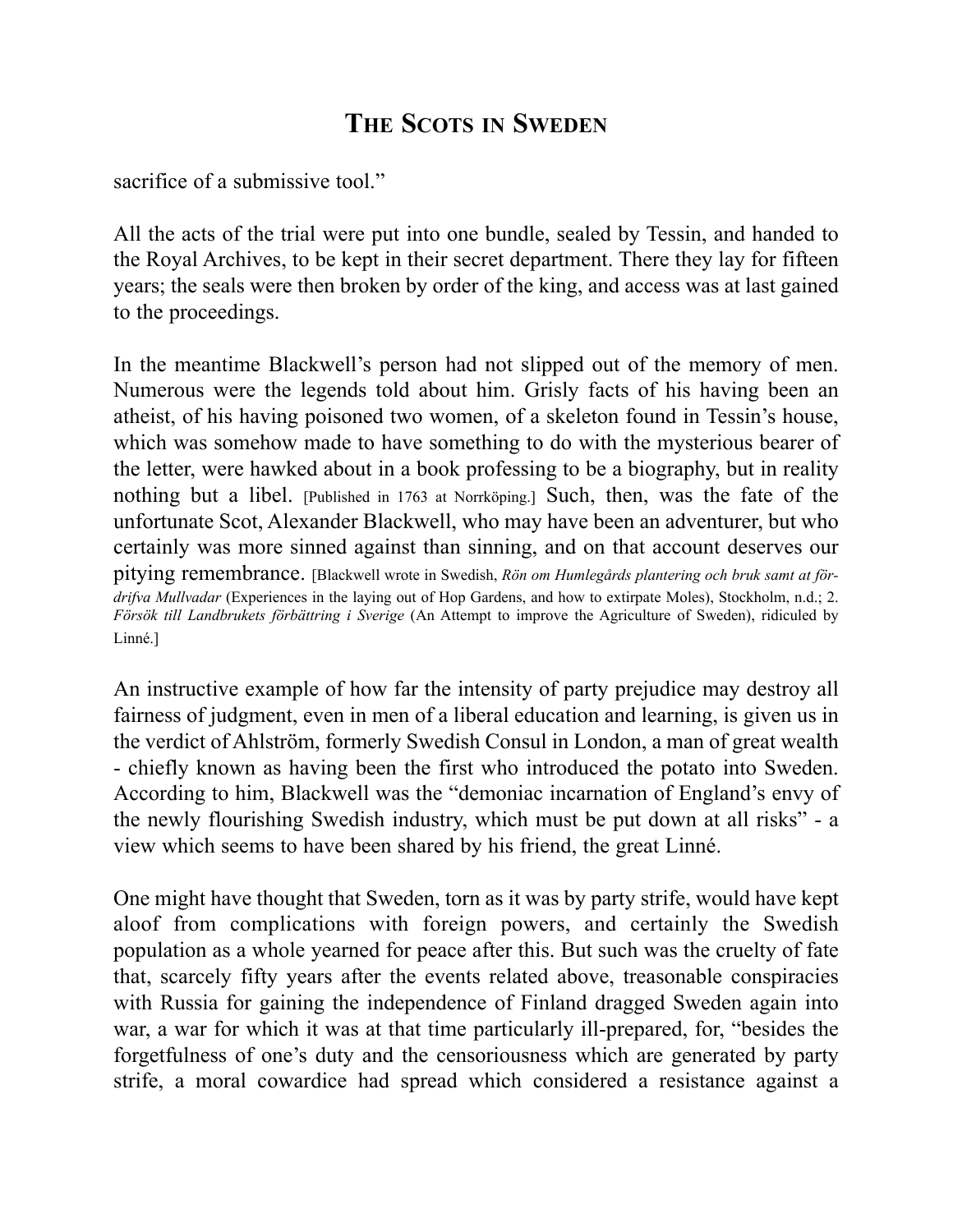gigantic country like Russia an impossibility." [See *Inre Orsaker till Förlusten af Finland* (Interior Causes of the Loss of Finland) (1902), p. 27. This is a reprint from the *History of the War of 1808-9*, by the Historical Committee of the Staff. Part III.] The conspiracy in which several Swedish officers were implicated, is known as the Anjala Conspiracy. A Scottish name also occurs among the conspirators, that of Robert Montgomery. He had formerly served with distinction in the French army. On the first of August, 1788, he and two other officers were charged with the crime of treason; but he escaped the fate of Captain Hästeske, the chief culprit, who was hanged, though his own punishment was severe enough: he was cashiered, deprived of his decorations, and sent as a captive to St Barthélemy, whence he was released only in 1793. The war ended, as one might have predicted, disastrously for Sweden. Curiously enough, another Montgomery, David Robert, saved the life of Gustavus III., King of Sweden, in this Finnish campaign, when the latter, during an inspection of guards, was murderously attacked by three runaway Cossacks (1st June 1789). As a reward for this piece of bravery he was made a Knight of the Order of the Sword. In later years he fought in Pomerania, and was made a prisoner of war in 1806 by the French at Lübeck.

The war which led to the final loss of Finland was the war of 1808-9 against Russia. It was a war of defence, and was caused by Napoleon's hostility to the King of Sweden, who adhered to his friendly policy towards England. Here also the inability of the leaders rendered the martial spirit of the troops ineffective. Old General af Klercker, [For the third time Swedish poetry sang of Scottish names. Runeberg (1804-1877) published his most famous collection of poems, called *Fanrik Ståhls sägner* (The Tales of Ensign Stahl), in 1860. One of the poems in it is the above-named "Främlingens syn." The Swedish poet Gejer also wrote a "Death-offering for the Brothers Ramsay." It has been set to music by the Swedish composer Berwald.] a man of seventy-three, endowed with the courage of a youth, who was just going to take the offensive, was superseded by the incapable and spiritless Klingspor, who allowed the country to fall into the hands of the enemy. It was in this war that the two brothers Ramsay fell. Their untimely death afforded to the Swedish poet Runeberg the subject for his poem entitled: "Främlingens syn," [Runeberg has another poem in which he sings of the grave of the two Ramsays. It is called "Färd från Åbo" (A Sail from Åbo).] *i.e*. the sight presented to a stranger, or "what a stranger saw." In it the poet relates how one night, in travelling past a lordly estate, he saw a light in a room of the hall, and an old, white-haired lady accompanied by a servant stopping in silent prayer before two pictures which hung close to each other upon the wall. This was Lady Ramsay, who to the end of her life, in 1816, every day used to "bid good night" to her two sons. 'The elder one, Anders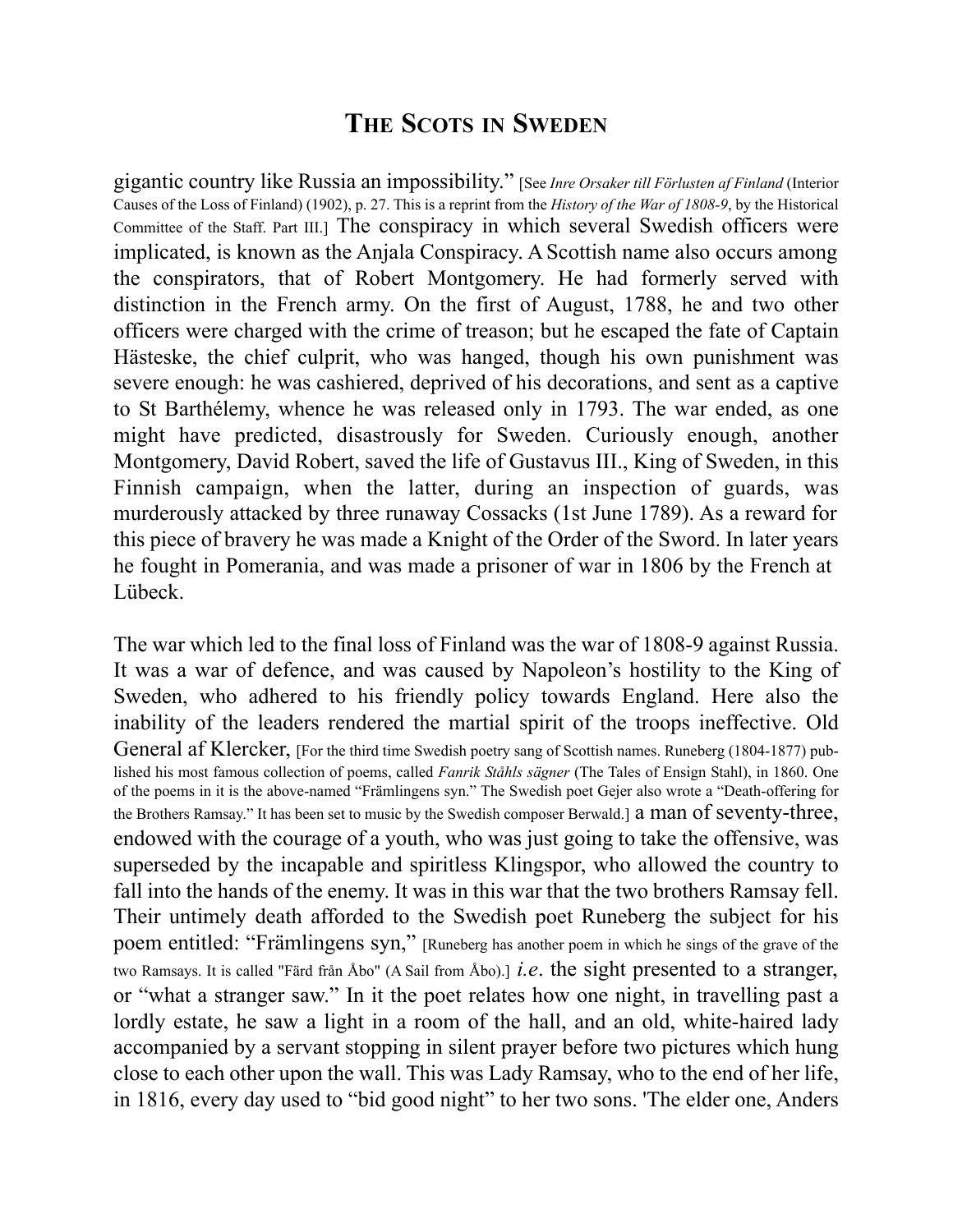Vilhelm, had been a very promising young officer. Born on the 28th of October, 1777, he finished his studies at the military academy of Karlberg. He then served in a Neapolitan regiment from 1798-1801, where he took Major's rank. After his return to Sweden he was appointed, in 1805, Captain in the Tavastehus regiment, and gained in the same year the highest prize of the Academy for his treatise on "the most advantageous posting of infantry." In the Finnish war he was killed by a bullet in the skirmish of Lemo, on the 20th of June.

His brother Karl Gustav fell about a month later, on the 14th of July, at the skirmish of Lappo. He had been Adjutant to Generals Adlercreutz and Von Döbeln. The mother caused the bodies to be brought to Sweden, where they were interred in Borgå, and had a medal struck in their memory.

One other Scottish name deserves mention, General Pontus Gahn (of the Cahuns or Colquhouns), who was present in nine engagements during this war, and was at last taken prisoner in Norway. Not less distinguished were the services of Gustav Adolf Montgomery, who commenced as a simple drummer-boy and ended as Commander of the Order of the Northern Star, member of the Military Academy, officer of the Legion d'Honneur, Colonel and Governor of the province of Westbotten. During the war of 1808 he was several times wounded, and received the medal for bravery in the field.

Of the war during the years 1812-14 against Napoleon - the last war Sweden was engaged in - little need be added. The same old names meet us again, and scions of families whose members had served the Great Gustavus nearly two hundred years before, now fought for the honour of their country and the integrity of Europe under a Bernadotte, showing all the martial qualities for which their race is celebrated.

Our historical survey would, however, be incomplete without finally casting a glance at the Swedish fleet. [See Zetterstén, *Svenska Flottans Historia*.] To the long and glorious list of its victories the Scoto-Swede has contributed not a little. The XVIIth century is particularly rich in Scottish names. There is first Will. Rudven, who commenced his career as Captain of the Horse in the service of King Sigismund, went over to Duke Charles as Captain of a Scottish regiment (1600), turned shipbuilder in i609, and died in the following year as Warf-Admiral. About the same time the name of Anders Styfert (Stewart), son of Colonel John Stuart, occurs. He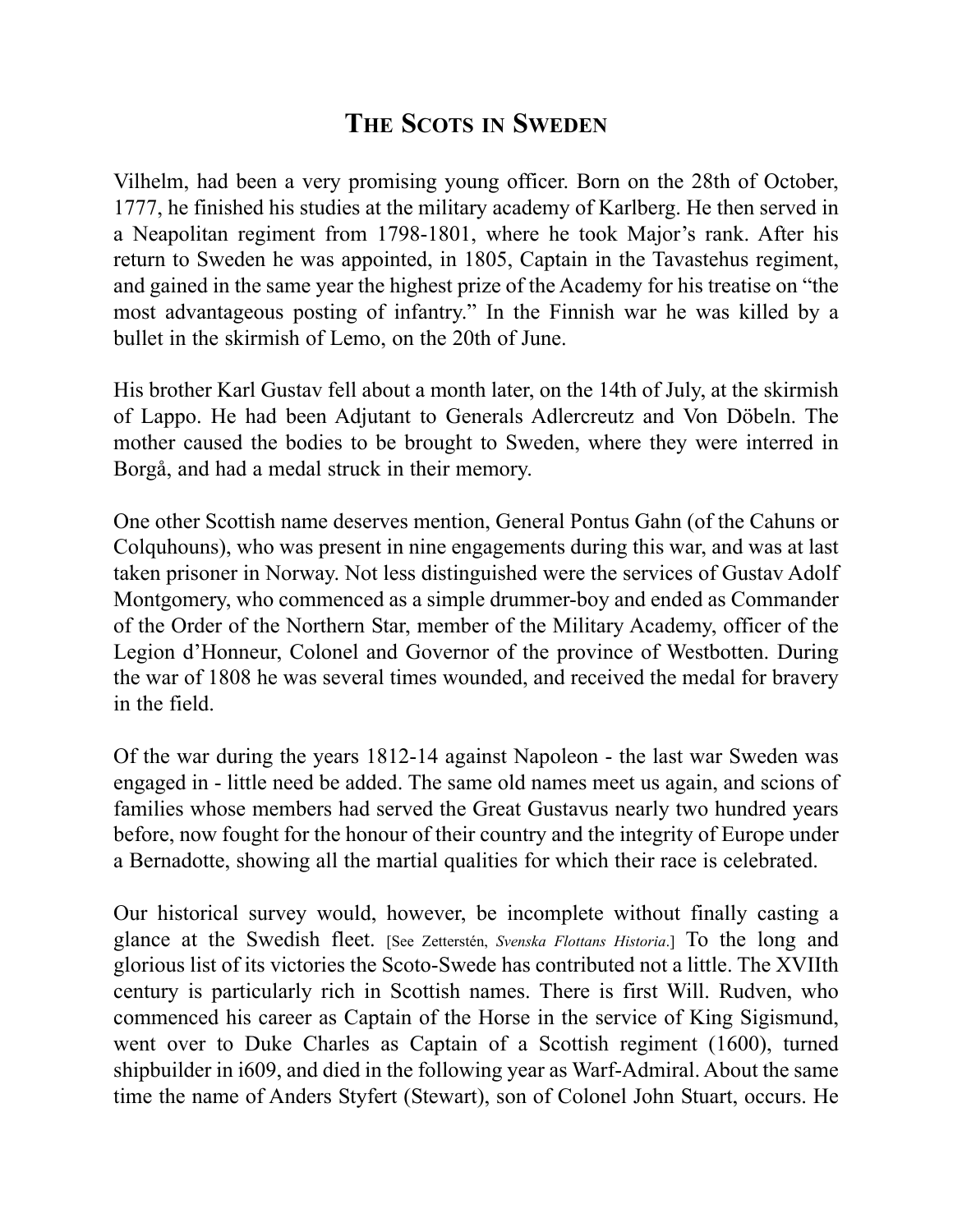was chamberlain of Duke Charles, became Captain in 1598 and Vice-Admiral in 1621, after having been Stadtholder of Dorysat and ambassador to Russia. He died in 1640. Another Stewart, who writes his name in the usual way, and whose Christian name was Simon, son of Robert Stewart of Touccars (?), was born in 1580, rose to be Captain of the fleet in 1629, when he went to Pillau with Admiral Horn, and concluded his career as Admiral (1646), after having been ennobled in 1634.

Of the Clerck or Klerck family we find no less than three mentioned in the history of the Swedish fleet. Richard (or Jacob), who was born in Scotland in 1606, became a shipbuilder in Sweden, had the command of five ships before Riga in 1610, and advanced to the rank of Vice-Admiral in 1612. In the years following he had to superintend the provisioning and fitting out of the whole Swedish fleet at Stockholm. He died as "Holm" Admiral in 1625.

A nephew of his, Richard Klerck, son of a Captain William Klerck, who in 1607 came to Sweden with Scottish recruits, was likewise born in Scotland (1609). He commanded the ship *Swärdet*, and showed great prowess in naval engagements. He was ennobled in 1648, and died as "Holm" Admiral at Stockholm, in 1668. His brother Hans, captain of the ship *Jupiter*, sailed to Germany with the king in 1620. He also died as "Holm" Admiral in 1644. Besides these we find in the Swedish navy two Foraths, of whom Alexander commenced as Captain in 1611, commanded a fleet of six pinnaces and thirty-six transport vessels which carried troops from Stockholm to Narva (1614), and twice accompanied the king to Germany, in 1618 and 1620.

In the year 1621 an event occurred which very nearly put an end to this Forath's career. He was accused of murder, together with his friend Captain Jacob Myr (Muir). The complainant was the widow of the victim, Jacob Logan. Two other Scotsmen, J. Jerner (Gerner) and Jören (George) Logan, represented her at the trial, which took place on the 4th of May 1621. The witnesses agreed that Forath, who had been the guest of Hans Clerck, the Admiral, at dinner, commenced a quarrel with Jacob Logan, who had also at a late hour come to the house of his host. He provoked him by ironically asking him if he would give him back the money he had lent him, now that he had taken service as Ensign or Lieutenant, or if he was too proud for it now? Logan answered that he had nothing to do with the Captain, and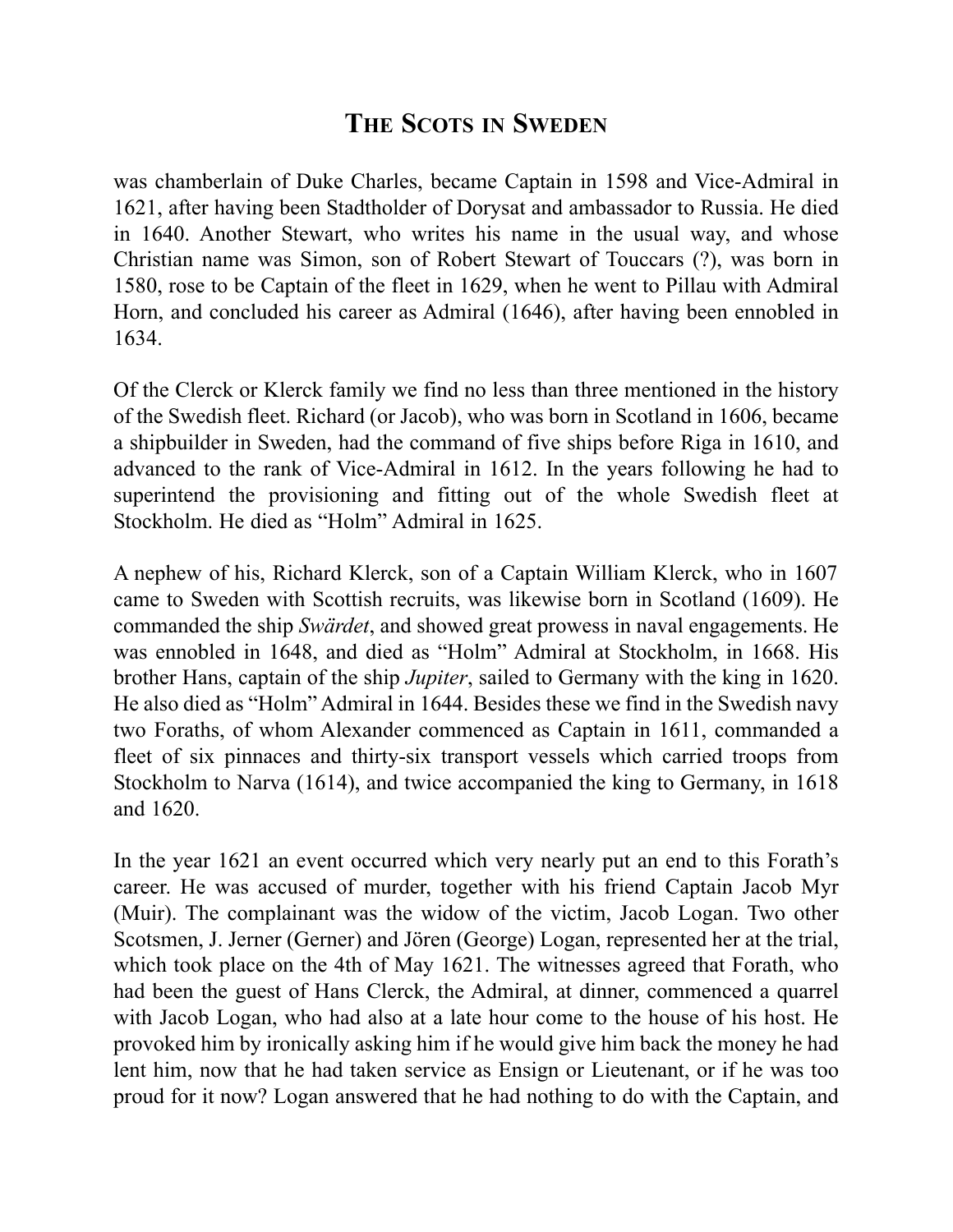with that they left the Admiral's house and went to Gerdt Specht's house, where they freely partook of beer, till they were both somewhat the worse for drink. Beer after a dinner in an Admiral's house is said to have this effect. In short, the quarrel waxed hotter until Forath hurled his tin "stoop" at Logan, "so that it bent," ["Så that stoopet bågnade."] and caused an ugly wound from which the blood freely flowed. Anger now gave way to fury. Logan closed with his enemy, and having thrown him on the bench, knelt on him and threatened him with a knife. The row became general. Clerck tried to separate the combatants, and Myr snatched a sword from one of the Admiral's servants, and in the drunken heat he ran Logan through the body. The latter fell prostrate. When his widow came upon the scene he was already dead. The consternation of Forath and Myr, now suddenly sobered, was great. "Two cannot die for the murder," said the former to his lamenting friend. "If one must die I shall take the matter upon me, being the first who laid hand on him." Both culprits were condemned to death. Forath, however, was immediately pardoned by the king, and sentenced "ad poenam arbitrarium," whilst poor Myr, who had no such powerful patron, seems to have suffered the extreme penalty. [Tänkebok of 1621. R.A.]

Forath was appointed captain of the ship *Solen (The Sun)*, and ordered to proceed to the Danzig roads. Here, on 18th November, he was surprised by a sudden attack of the Danzigers and their ten men-of-war. Outnumbered and unable to escape, he blew himself and his ship up rather than fall into the hands of the enemy (1627). His widow, a Miss Rutherford, received several estates as a donation from Gustavus Adolphus, [See Kammer-Arkivet, Stockholm. F's daughter married a Captain Seton, another example of the clannishness of the Scot abroad.] with all the privileges of nobility attached to it. His brother, Hans Forath, ennobled in 1650, lived variously employed as a Captain till 1660.

The feat of A. Forath is said to have been repeated in the Finnish war of 1700, when Thomas Bennet, a Lieutenant in the Navy, blew himself up in the Peipus Lake (1704), to escape the terrific fire from the Russian batteries.

Of the Pfeifs a great many have excelled as military men in modern times: Gustaf Pfeif received the gold medal for bravery in the naval battle of Svensksund, on the 9th of July 1790, whilst Daniel Pfeif received the same distinction after the war of 1813-14. [A member of the Klerck family, Carl U. af Klercker, a naval officer who died in 1828, likewise